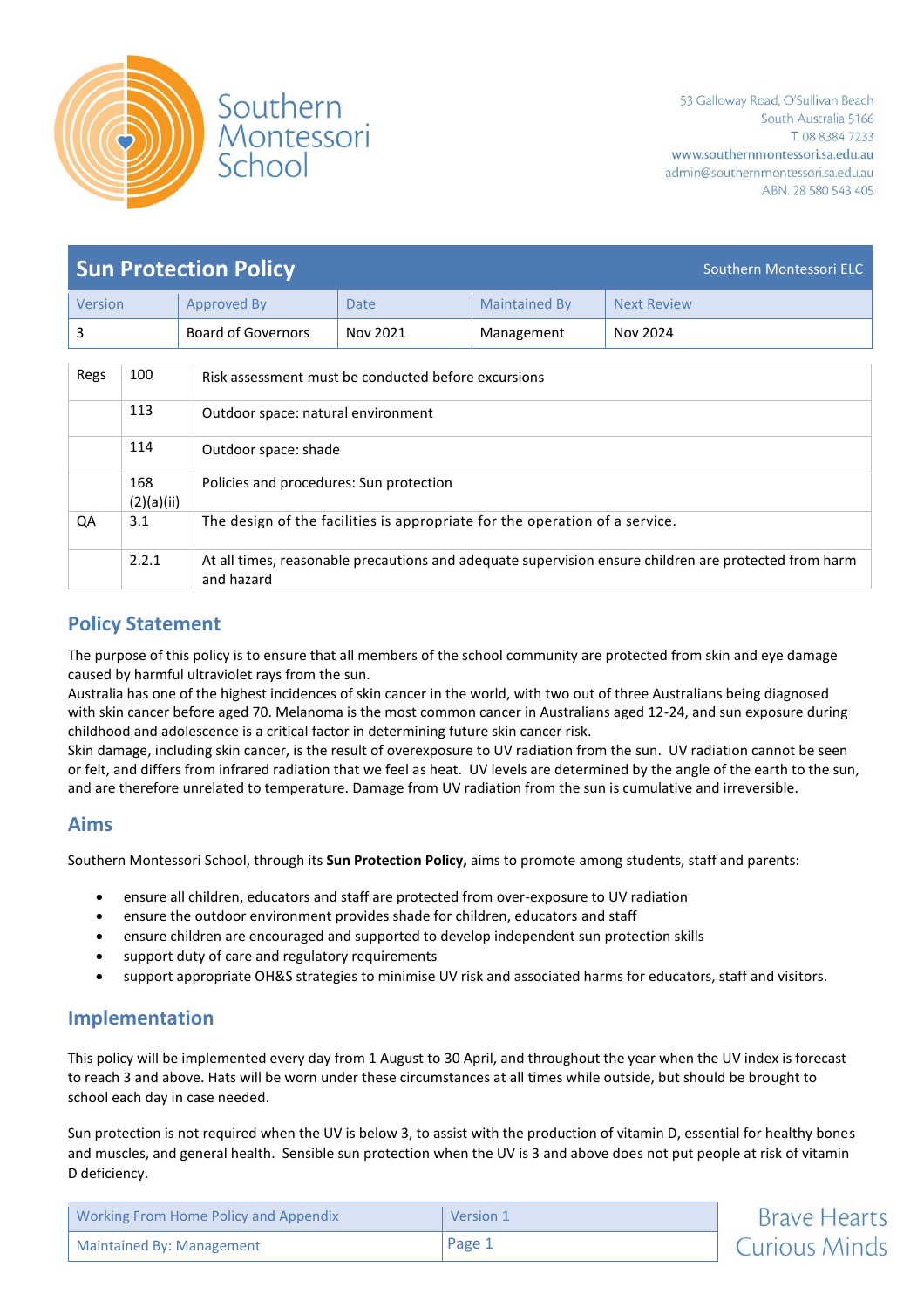All members of the school community are required to use the following skin protection strategies:

### **Slip on sun protective clothing**

 Children wear loose-fitting clothing that covers as much skin as possible. Clothing made from cool, densely woven fabric is recommended. Families are asked to choose tops with elbow-length sleeves, higher necklines (or collars) and kneelength or longer style shorts, skirts and dresses for their child. If a child is wearing a singlet top or shoestring dress, they will be asked to choose a t-shirt/shirt to wear over this before going outdoors.

### **Slap on a sun protective hat**

- All children and educators wear hats that protect their face, neck and ears (legionnaire, broad-brimmed or bucket style). Caps and visors are not considered a suitable alternative.
- Children without a sun protective hat are provided with a spare hat where possible.

#### **Slop on sunscreen**

- SPF30 (or higher) broad-spectrum, water-resistant sunscreen is supplied by the service and/or families.
- Sunscreen is applied in accordance with the manufacturer's directions (applied at least 20 minutes before going outdoors and reapplied every two hours, or more frequently if sweating or swimming).
- To help develop independent skills ready for school, children from three years of age are given opportunities to apply their own sunscreen under supervision of staff, and are encouraged to do so.
- Sunscreen is stored in a supervised, cool place, out of the sun. The expiry date is monitored.

### **Seek shade**

- Management makes sure there are enough shelters and trees providing shade in the outdoor area particularly in highuse areas.
- The availability of shade is considered when planning all outdoor activities.
- Children are encouraged to choose and use available areas of shade when outside.
- In consultation with the service's committee, shade provision is considered in future plans and upgrades.
- A shade assessment is conducted regularly to determine the current availability and quality of shade.
- Children who do not have appropriate hats or outdoor clothing are asked to choose a shady play space or a suitable area protected from the sun.

## **Slide on sunglasses (if practical)**

 Where practical, children wear close-fitting, wrap-around sunglasses that meet the Australian Standard 1067 (Sunglasses: Category 2, 3 or 4) and cover as much of the eye area as possible.

# **Education**

The message of this Sun Protection Policy will be reinforced in classroom activities and in general school procedures:

- Staff, volunteers and visitors will be encouraged to model appropriate sun safe behaviours when involved in any school activity - on or off campus.
- Skin cancer prevention and sun protection information will be included in the Health curriculum of the school and will be regularly reinforced and promoted to the whole school community via newsletters, assemblies, bulletin boards, parents and staff meetings and all families and staff members will be informed of the policy.
- Staff will be kept up to date with information and resources, through Cancer Council SA.

# **On Enrolment**

Families will be made aware of the service's Sun Protection Policy and asked to provide a suitable sun smart hat and covering clothing. Families are also asked to provide an alternative sunscreen if their child is sensitive to Cancer Council Everyday SPF30+. Parents are also required to give permission for educators to apply sunscreen to their child.

| <b>Working From Home Policy and Appendix</b> | Version 1 | <b>Brave Hearts</b>  |
|----------------------------------------------|-----------|----------------------|
| <b>Maintained By: Management</b>             | Page 2    | <b>Curious Minds</b> |